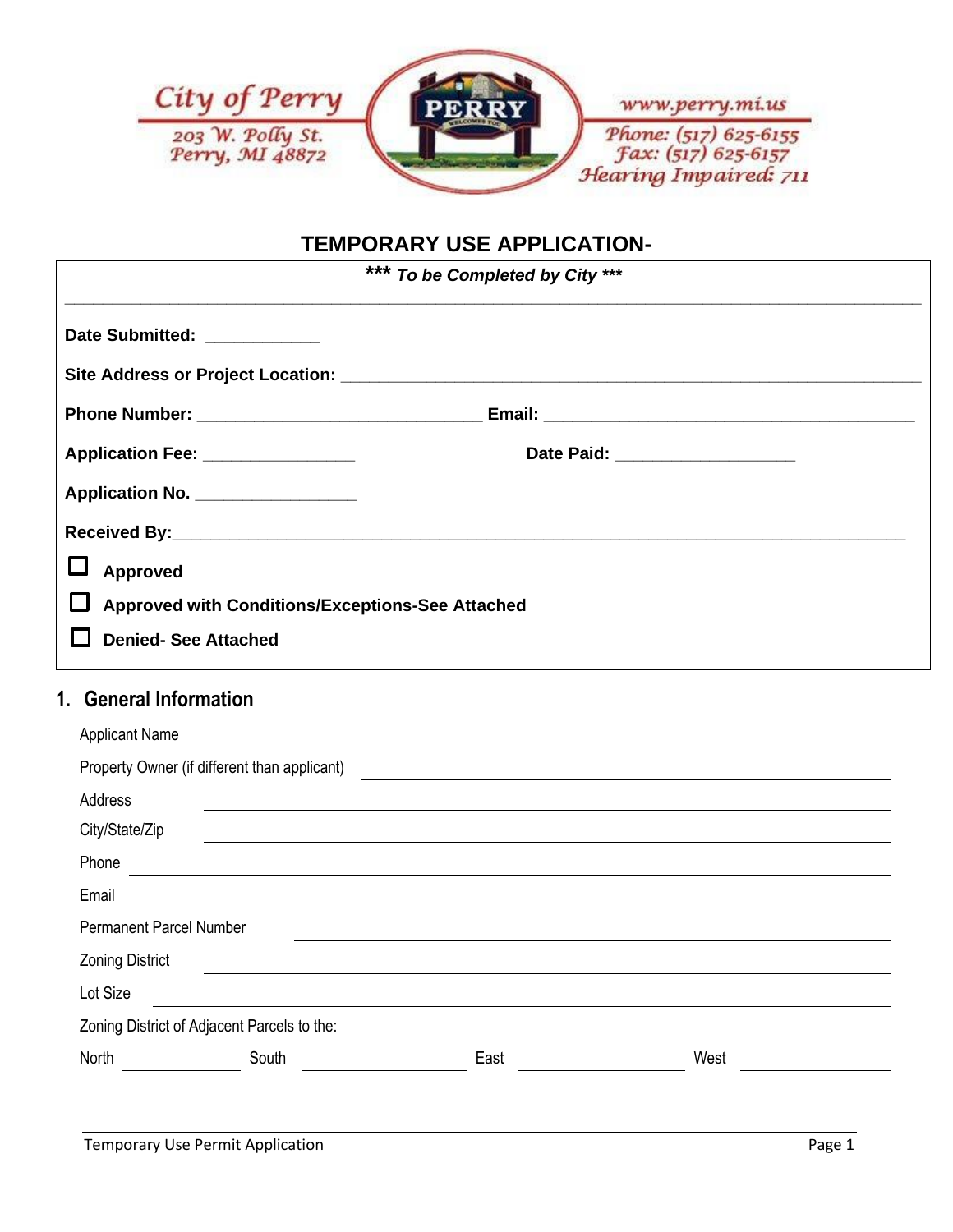#### **2. Project Information- Use as specified in the Perry City Zoning Ordinance Chapter 3 Section 3.26 –**

| Zoned Business/Industrial CBD, B-1, MXD, I-1, I-2                  | \$100.00 Fee |
|--------------------------------------------------------------------|--------------|
| Zoned Housing R-1A, R-1B, R-T, R-M                                 | \$50.00 Fee  |
| Project Type (check all that apply):                               |              |
| <b>Construction Building Structures</b>                            |              |
| Sales of Merchandise                                               |              |
| <b>Flea Markets</b>                                                |              |
| Other Use:                                                         |              |
| <b>Duration of Temporary Use:</b>                                  |              |
| Project Beginning Date: National Action of Project Beginning Date: |              |
| Project Ending Date: No. 1996                                      |              |
| Days and Hours of Operation:                                       |              |

#### **3. Application Procedure**

The Application and Project Plan, with all elements to be turned in to the City Clerk to commence the review process, shall include all of the following information:

**Completed sketch plan.** A completed plan including all elements as specified in Chapter 3, Section 3.26, of the City of Perry Zoning Ordinance.

**Submission Checklist.** Confirmation that all submission requirements have been met, see following page.

**Application Form and Fees.** A completed application form and application fee are required with the initial submittal.

**Copies.** Additional copies may be required.

**Supplemental Applications.** If applicable, proof of all County, State and/or Federal are in compliance.

**Performance Guarantee.** May be required as specified in Chapter 17, Section 17.04, of the City Zoning Ordinance.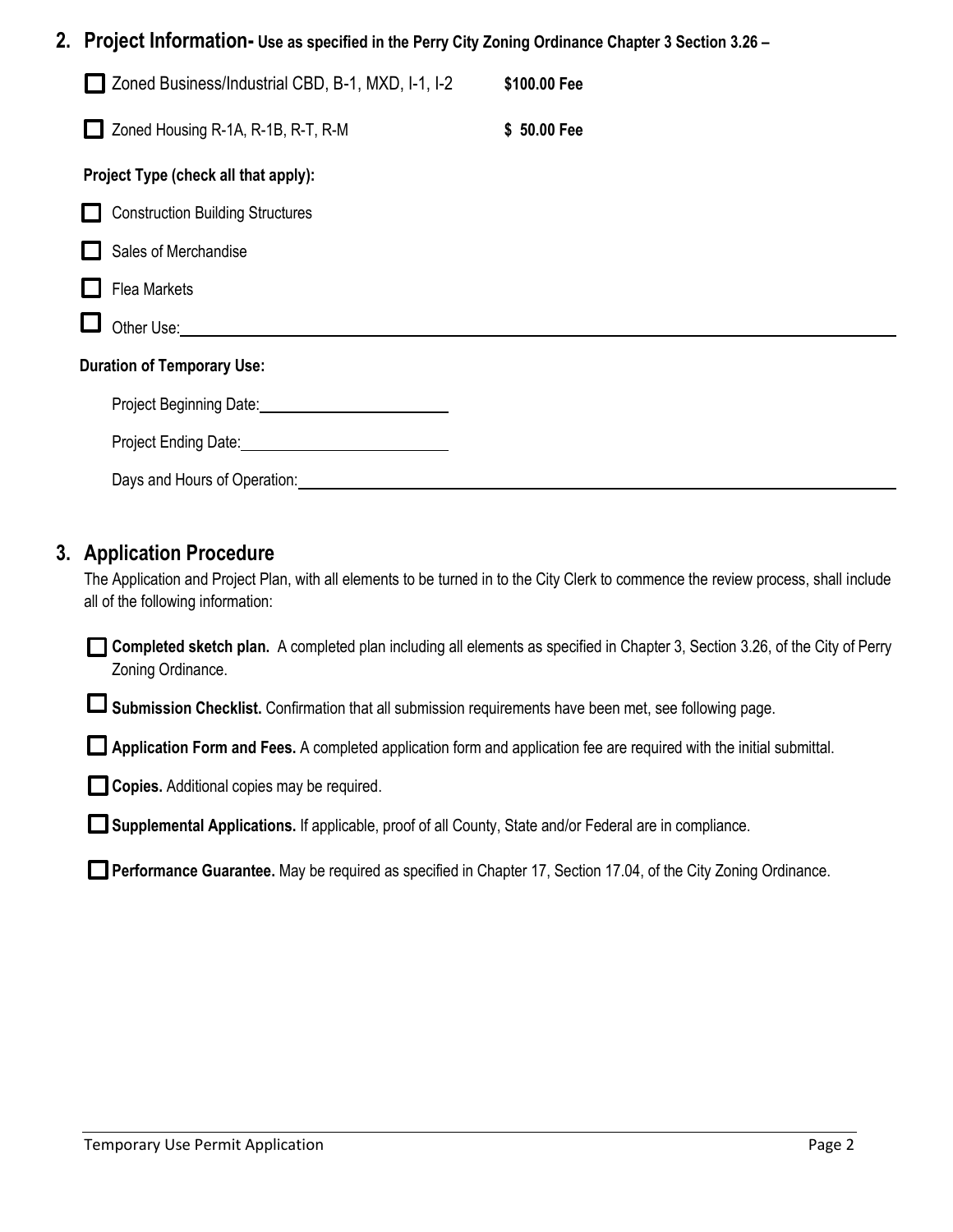# **4. Project Plan Requirements**

The application shall be submitted with a sketch plan and written material which shall contain the following:

| A scale of not less than one (1) inch equals one hundred feet ( $1'' = 100''$ ).                                                |
|---------------------------------------------------------------------------------------------------------------------------------|
| Date, including revisions, and north arrow.                                                                                     |
| $\Box$ The dimensions of all lot and property lines showing the relationship of the subject property to abutting<br>properties. |
| $\Box$ Size, location, and details of temporary structures shall be shown on the sketch plan.                                   |
| The locations of all existing structures and lot lines within one hundred feet (100') of the subject property.                  |
| The location of all outside areas that will be actively used as part of the proposed use.                                       |
| $\blacksquare$ The location of all existing and proposed drives and parking areas and the method of dust and traffic control.   |
| $\blacksquare$ The location of any signs and the dimensions and plans of such signs.                                            |
| $\Box$ The names and addresses of the persons responsible for the preparation of the sketch plan and the proprietor.            |
| The location of all outdoor lighting facilities.                                                                                |
| Front, side and rear yard dimensions.                                                                                           |
| $\Box$ The number of parking spaces and layout.                                                                                 |
| Method of screening the use from abutting property.                                                                             |
| Designation of the location of firefighting equipment.                                                                          |
| Method and plan for trash removal.                                                                                              |
| $\Box$ Plan for managing and placing of sanitary facilities.                                                                    |
| $\Box$ Steps and procedures to address any and all potential public safety concerns.                                            |
| Any other items necessary to conform to current City of Perry Ordinances.                                                       |